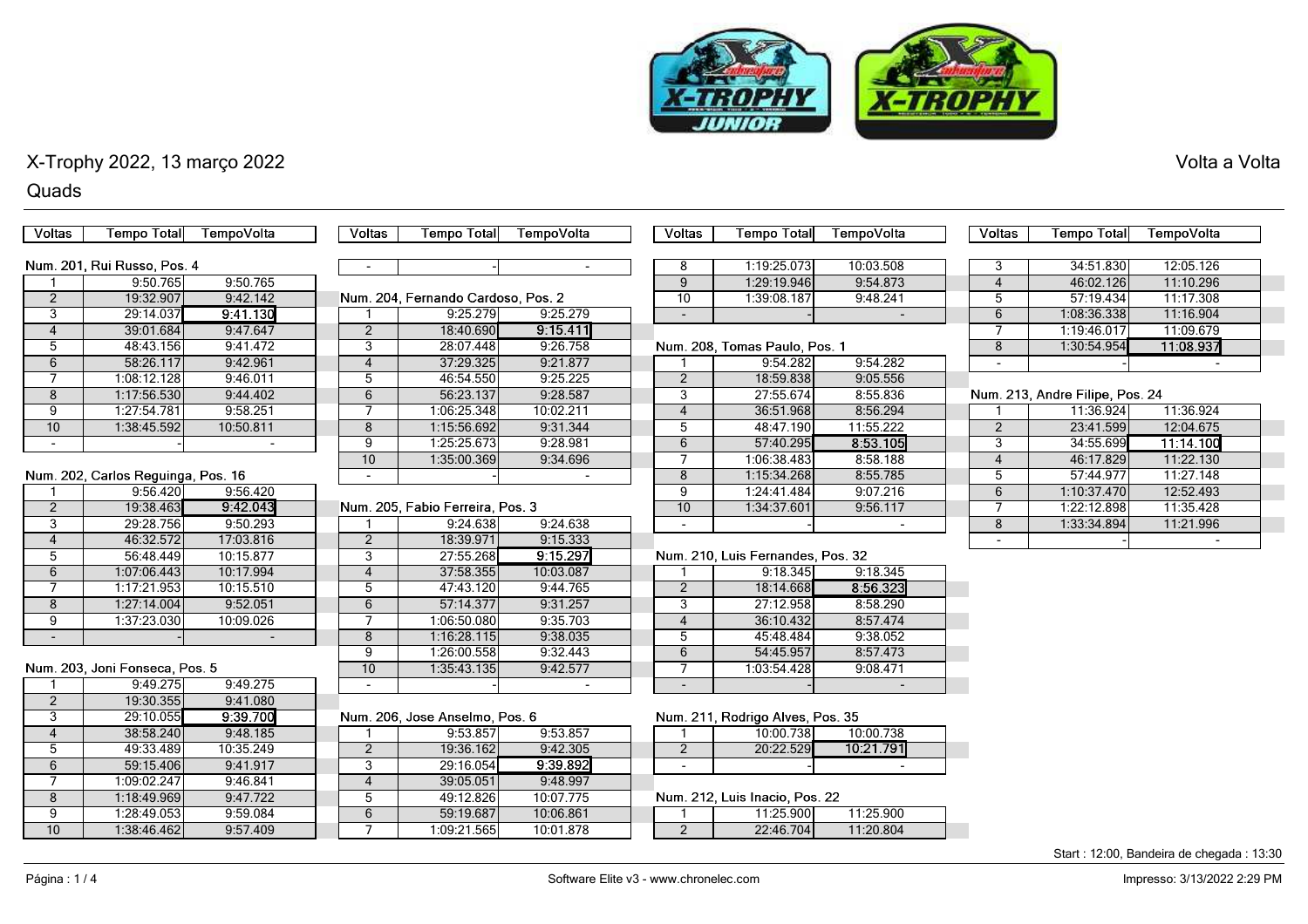

#### Quads

| <b>Voltas</b>  | <b>Tempo Total</b>                 | TempoVolta | Voltas         | <b>Tempo Total</b>              | TempoVolta | Voltas                         | <b>Tempo Total</b>                 | TempoVolta | Voltas                   | <b>Tempo Total</b>                | TempoVolta     |
|----------------|------------------------------------|------------|----------------|---------------------------------|------------|--------------------------------|------------------------------------|------------|--------------------------|-----------------------------------|----------------|
|                |                                    |            |                |                                 |            |                                |                                    |            |                          |                                   |                |
|                | Num. 301, Andre Henriques, Pos. 11 |            |                | Num. 305, Joana Mendes, Pos. 26 |            | 8                              | 1:26:58.246                        | 10:34.278  | 3                        | 32:59.696                         | 10:06.955      |
|                | 10:14.712                          | 10:14.712  |                | 13:35.891                       | 13:35.891  | 9                              | 1:37:42.335                        | 10:44.089  | $\overline{4}$           | 43:09.906                         | 10:10.210      |
| $\overline{2}$ | 20:21.634                          | 10:06.922  | $\overline{2}$ | 25:42.320                       | 12:06.429  | $\overline{a}$                 |                                    |            | 5                        | 53:29.193                         | 10:19.287      |
| 3              | 30:31.529                          | 10:09.895  | 3              | 37:37.701                       | 11:55.381  |                                |                                    |            | 6                        | 1:03:15.861                       | 9:46.668       |
| $\overline{4}$ | 40:49.067                          | 10:17.538  | $\overline{4}$ | 49:33.243                       | 11:55.542  |                                | Num. 309, João Roberto, Pos. 37    |            | $\overline{7}$           | 1:12:58.678                       | 9:42.817       |
| 5              | 51:00.198                          | 10:11.131  | 5              | 1:02:52.854                     | 13:19.611  |                                | 11:38.191                          | 11:38.191  | 8                        | 1:22:36.775                       | 9:38.097       |
| 6              | 1:02:20.075                        | 11:19.877  | 6              | 1:15:04.840                     | 12:11.986  |                                |                                    | $\sim$     | 9                        | 1:32:38.068                       | 10:01.293      |
| $\overline{7}$ | 1:12:29.311                        | 10:09.236  | $\overline{7}$ | 1:27:22.511                     | 12:17.671  |                                |                                    |            | $\blacksquare$           |                                   |                |
| 8              | 1:22:53.241                        | 10:23.930  | 8              | 1:39:55.623                     | 12:33.112  |                                | Num. 310, Vitor Lopes, Pos. 7      |            |                          |                                   |                |
| 9              | 1:33:09.698                        | 10:16.457  |                |                                 |            |                                | 10:04.651                          | 10:04.651  |                          | Num. 313, Tiago Barbosa, Pos. 23  |                |
|                |                                    |            |                |                                 |            | $\overline{2}$                 | 19:39.541                          | 9:34.890   |                          | 11:43.640                         | 11:43.640      |
|                |                                    |            |                | Num. 306, João Suzano, Pos. 19  |            | 3                              | 29:16.712                          | 9:37.171   | $\overline{2}$           | 23:14.277                         | 11:30.637      |
|                | Num. 302, Rafael Freitas, Pos. 21  |            |                | 11:26.963                       | 11:26.963  | $\overline{4}$                 | 38:56.873                          | 9:40.161   | $\overline{3}$           | 34:47.322                         | 11:33.045      |
|                | 11:42.608                          | 11:42.608  | $\overline{2}$ | 22:15.352                       | 10:48.389  | 5                              | 48:32.000                          | 9:35.127   | $\overline{4}$           | 46:11.477                         | 11:24.155      |
| $\overline{2}$ | 22:52.485                          | 11:09.877  | $\overline{3}$ | 32:59.254                       | 10:43.902  | 6                              | 58:05.193                          | 9:33.193   | $5\overline{)}$          | 57:36.876                         | 11:25.399      |
| 3              | 34:01.234                          | 11:08.749  | $\overline{4}$ | 43:39.701                       | 10:40.447  | 7                              | 1:08:25.314                        | 10:20.121  | 6                        | 1:08:58.203                       | 11:21.327      |
| $\overline{4}$ | 45:18.691                          | 11:17.457  | $\overline{5}$ | 54:22.016                       | 10:42.315  | 8                              | 1:18:09.071                        | 9:43.757   |                          | 1:20:34.234                       | 11:36.031      |
| 5              | 57:15.918                          | 11:57.227  | 6              | 1:06:05.333                     | 11:43.317  | 9                              | 1:28:56.210                        | 10:47.139  | 8                        | 1:32:08.499                       | 11:34.265      |
| 6              | 1:08:09.401                        | 10:53.483  | 7              | 1:16:39.814                     | 10:34.481  | 10                             | 1:39:40.016                        | 10:43.806  |                          |                                   |                |
|                | 1:19:05.463                        | 10:56.062  | $\overline{8}$ | 1:27:36.984                     | 10:57.170  |                                |                                    |            |                          |                                   |                |
| 8              | 1:30:13.877                        | 11:08.414  | 9              | 1:38:09.648                     | 10:32.664  |                                |                                    |            |                          | Num. 314, Martim Pedroso, Pos. 38 |                |
| $\overline{a}$ |                                    | $\sim$     |                |                                 |            | Num. 311, Hugo Carlos, Pos. 18 |                                    |            |                          | 11:46.417                         | 11:46.417      |
|                |                                    |            |                |                                 |            | 1                              | 11:40.825                          | 11:40.825  | $\overline{\phantom{a}}$ |                                   | $\blacksquare$ |
|                | Num. 303. Vasco Caetano. Pos. 9    |            |                | Num. 307, Vera Anselmo, Pos. 36 |            | $\overline{2}$                 | 22:54.007                          | 11:13.182  |                          |                                   |                |
|                | 10:30.316                          | 10:30.316  |                | 11:48.388                       | 11:48.388  | 3                              | 33:19.346                          | 10:25.339  |                          |                                   |                |
| $\overline{2}$ | 20:38.876                          | 10:08.560  | $\overline{2}$ | 22:48.088                       | 10:59.700  | $\overline{4}$                 | 43:47.665                          | 10:28.319  |                          |                                   |                |
| 3              | 30:39.105                          | 10:00.229  |                |                                 |            | 5                              | 54:06.724                          | 10:19.059  |                          |                                   |                |
| $\overline{4}$ | 40:29.608                          | 9:50.503   |                |                                 |            | 6                              | 1:04:15.635                        | 10:08.911  |                          |                                   |                |
| $\overline{5}$ | 50:29.969                          | 10:00.361  |                | Num. 308, Bruno Soeiro, Pos. 17 |            | 7                              | 1:17:23.643                        | 13:08.008  |                          |                                   |                |
| 6              | 1:00:28.548                        | 9:58.579   |                | 11:17.039                       | 11:17.039  | 8                              | 1:27:31.278                        | 10:07.635  |                          |                                   |                |
| 7              | 1:12:32.766                        | 12:04.218  | $\overline{2}$ | 21:35.646                       | 10:18.607  | $\overline{9}$                 | 1:37:46.376                        | 10:15.098  |                          |                                   |                |
| 8              | 1:22:21.466                        | 9:48.700   | 3              | 32:06.233                       | 10:30.587  | $\sim$                         |                                    |            |                          |                                   |                |
| 9              | 1:32:18.286                        | 9:56.820   | $\overline{4}$ | 42:37.650                       | 10:31.417  |                                |                                    |            |                          |                                   |                |
| $\sim$         |                                    |            | 5              | 54:57.847                       | 12:20.197  |                                | Num. 312, Joaquim Barbosa, Pos. 10 |            |                          |                                   |                |
|                |                                    |            | 6              | 1:05:37.655                     | 10:39.808  |                                | 11:41.031                          | 11:41.031  |                          |                                   |                |
|                |                                    |            | $\overline{7}$ | 1:16:23.968                     | 10:46.313  | $\overline{2}$                 | 22:52.741                          | 11:11.710  |                          |                                   |                |

Start : 12:00, Bandeira de chegada : 13:30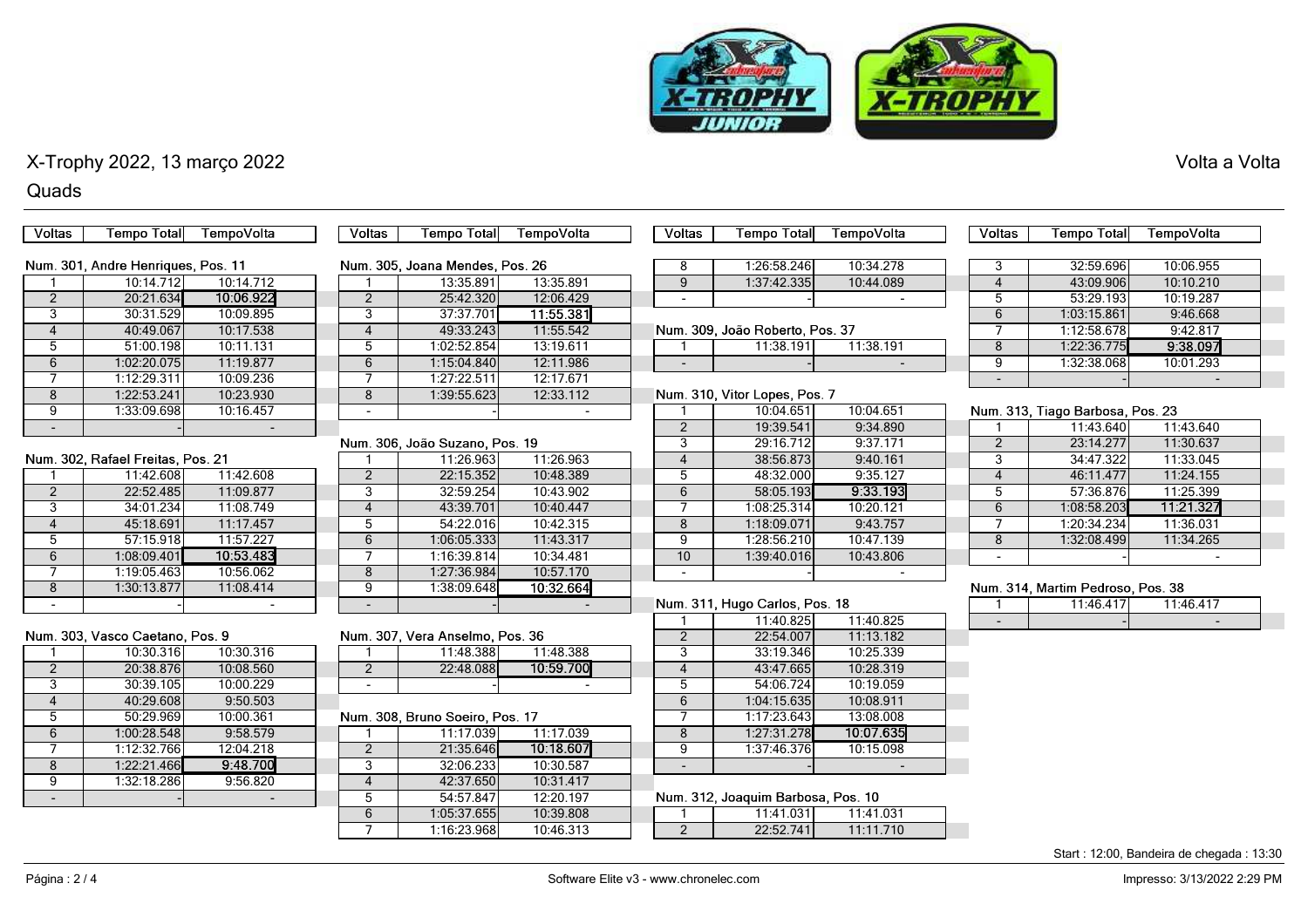

#### Quads

| <b>Voltas</b>                  | <b>Tempo Total</b>                  | TempoVolta               | <b>Voltas</b>  | <b>Tempo Total</b>                 | <b>TempoVolta</b> | <b>Voltas</b>            | <b>Tempo Total</b>                   | TempoVolta | <b>Voltas</b>  | <b>Tempo Total</b>                | TempoVolta |  |
|--------------------------------|-------------------------------------|--------------------------|----------------|------------------------------------|-------------------|--------------------------|--------------------------------------|------------|----------------|-----------------------------------|------------|--|
|                                |                                     |                          |                |                                    |                   |                          |                                      |            |                |                                   |            |  |
|                                | Num. 315, Duarte Marvanejo, Pos. 25 |                          | 6              | 1:16:39.202                        | 12:39.859         |                          | 1:36:25.960                          | 13:56.671  | 3              | 32:55.741                         | 10:19.809  |  |
|                                | 11:39.177                           | 11:39.177                | $\overline{7}$ | 1:29:37.443                        | 12:58.241         |                          |                                      |            | $\overline{4}$ | 43:07.790                         | 10:12.049  |  |
| $\overline{2}$                 | 22:27.563                           | 10:48.386                | 8              | 1:42:45.268                        | 13:07.825         |                          |                                      |            | 5              | 53:28.637                         | 10:20.847  |  |
| 3                              | 39:05.863                           | 16:38.300                |                |                                    |                   |                          | Num. 322, João Graça, Pos. 28        |            | 6              | 1:03:57.819                       | 10:29.182  |  |
| $\overline{4}$                 | 49:57.623                           | 10:51.760                |                |                                    |                   |                          | 12:53.850                            | 12:53.850  |                | 1:14:24.516                       | 10:26.697  |  |
| 5                              | 1:01:04.335                         | 11:06.712                |                | Num. 319, David Salvador, Pos. 15  |                   | 2                        | 25:10.177                            | 12:16.327  | 8              | 1:24:59.565                       | 10:35.049  |  |
| 6                              | 1:11:59.683                         | 10:55.348                |                | 11:45.350                          | 11:45.350         | 3                        | 37:14.121                            | 12:03.944  | 9              | 1:35:32.247                       | 10:32.682  |  |
| $\overline{7}$                 | 1:22:57.763                         | 10:58.080                | $\overline{2}$ | 22:37.210                          | 10:51.860         | $\overline{4}$           | 51:03.204                            | 13:49.083  |                |                                   |            |  |
| 8                              | 1:33:46.052                         | 10:48.289                | 3              | 32:53.527                          | 10:16.317         | 5                        | 1:04:06.463                          | 13:03.259  |                |                                   |            |  |
| $\overline{\phantom{a}}$       |                                     |                          | $\overline{4}$ | 42:53.934                          | 10:00.407         | 6                        | 1:16:49.052                          | 12:42.589  |                | Num. 327, Nelson Cabrita, Pos. 13 |            |  |
|                                |                                     |                          | $\overline{5}$ | 53:36.803                          | 10:42.869         | $\overline{7}$           | 1:29:33.216                          | 12:44.164  |                | 11:41.761                         | 11:41.761  |  |
|                                | Num. 316, Daniel Perdigão, Pos. 8   |                          | 6              | 1:04:39.100                        | 11:02.297         | 8                        | 1:42:17.203                          | 12:43.987  | $\overline{2}$ | 22:28.684                         | 10:46.923  |  |
|                                | 10:23.673                           | 10:23.673                | $\overline{7}$ | 1:14:50.653                        | 10:11.553         | $\overline{a}$           |                                      |            | 3              | 32:48.248                         | 10:19.564  |  |
| $\overline{2}$                 | 20:16.045                           | 9:52.372                 | $\overline{8}$ | 1:25:00.376                        | 10:09.723         |                          |                                      |            | $\overline{4}$ | 43:08.853                         | 10:20.605  |  |
| $\overline{3}$                 | 30:06.853                           | 9:50.808                 | $\overline{9}$ | 1:36:15.622                        | 11:15.246         |                          | Num. 323, Leandro Rodrigues, Pos. 20 |            | 5              | 53:34.018                         | 10:25.165  |  |
| $\overline{4}$                 | 40:03.967                           | 9:57.114                 |                |                                    |                   |                          | 14:12.843                            | 14:12.843  | 6              | 1:03:51.509                       | 10:17.491  |  |
| 5                              | 50:03.304                           | 9:59.337                 |                |                                    |                   | 2                        | 23:56.785                            | 9:43.942   | $\overline{7}$ | 1:14:17.263                       | 10:25.754  |  |
| 6                              | 1:00:01.640                         | 9:58.336                 |                | Num. 320, Tiago Pires, Pos. 12     |                   | $\overline{3}$           | 33:37.519                            | 9:40.734   | 8              | 1:24:49.442                       | 10:32.179  |  |
| $\overline{7}$                 | 1:09:59.666                         | 9:58.026                 |                | 13:28.182                          | 13:28.182         | $\overline{4}$           | 43:43.968                            | 10:06.449  | 9              | 1:35:25.411                       | 10:35.969  |  |
| 8                              | 1:19:45.145                         | 9:45.479                 | $\overline{2}$ | 23:34.990                          | 10:06.808         | $\overline{5}$           | 54:06.058                            | 10:22.090  |                |                                   |            |  |
| 9                              | 1:30:29.480                         | 10:44.335                | 3              | 33:47.018                          | 10:12.028         | 6                        | 1:04:55.724                          | 10:49.666  |                |                                   |            |  |
| $\blacksquare$                 |                                     | $\overline{\phantom{a}}$ | $\overline{4}$ | 44:08.658                          | 10:21.640         | 7                        | 1:18:21.441                          | 13:25.717  |                |                                   |            |  |
|                                |                                     |                          | 5              | 54:13.408                          | 10:04.750         | 8                        | 1:28:52.279                          | 10:30.838  |                |                                   |            |  |
|                                | Num. 317, Miguel Costa, Pos. 33     |                          | 6              | 1:04:19.730                        | 10:06.322         | 9                        | 1:41:20.821                          | 12:28.542  |                |                                   |            |  |
|                                | 12:07.736                           | 12:07.736                | 7              | 1:14:15.133                        | 9:55.403          | $\blacksquare$           |                                      |            |                |                                   |            |  |
| $\overline{2}$                 | 22:09.064                           | 10:01.328                | 8              | 1:24:22.789                        | 10:07.656         |                          |                                      |            |                |                                   |            |  |
| 3                              | 31:41.217                           | 9:32.153                 | 9              | 1:34:25.999                        | 10:03.210         |                          | Num. 324, Nuno Pinto, Pos. 34        |            |                |                                   |            |  |
| $\overline{4}$                 | 43:28.516                           | 11:47.299                | $\blacksquare$ |                                    |                   |                          | 11:50.528                            | 11:50.528  |                |                                   |            |  |
| $\sim$                         |                                     |                          |                |                                    |                   | $\overline{2}$           | 22:48.856                            | 10:58.328  |                |                                   |            |  |
|                                |                                     |                          |                | Num. 321, Emanuel Marques, Pos. 30 |                   | 3                        | 34:59.380                            | 12:10.524  |                |                                   |            |  |
| Num. 318, Tiago Gomes, Pos. 29 |                                     |                          |                | 13:38.846                          | 13:38.846         | $\overline{4}$           | 45:39.223                            | 10:39.843  |                |                                   |            |  |
|                                | 12:55.761                           | 12:55.761                | $\overline{2}$ | 26:30.743                          | 12:51.897         | $\overline{\phantom{a}}$ |                                      |            |                |                                   |            |  |
| $\overline{2}$                 | 25:13.999                           | 12:18.238                | 3              | 38:55.170                          | 12:24.427         |                          |                                      |            |                |                                   |            |  |
| 3                              | 37:18.304                           | 12:04.305                | $\overline{4}$ | 51:25.935                          | 12:30.765         |                          | Num. 326, Hugo Vasco, Pos. 14        |            |                |                                   |            |  |
| $\overline{4}$                 | 49:19.787                           | 12:01.483                | $\overline{5}$ | 1:05:45.281                        | 14:19.346         |                          | 11:44.804                            | 11:44.804  |                |                                   |            |  |
| 5                              | 1:03:59.343                         | 14:39.556                | 6              | 1:22:29.289                        | 16:44.008         | $\overline{2}$           | 22:35.932                            | 10:51.128  |                |                                   |            |  |

Start : 12:00, Bandeira de chegada : 13:30